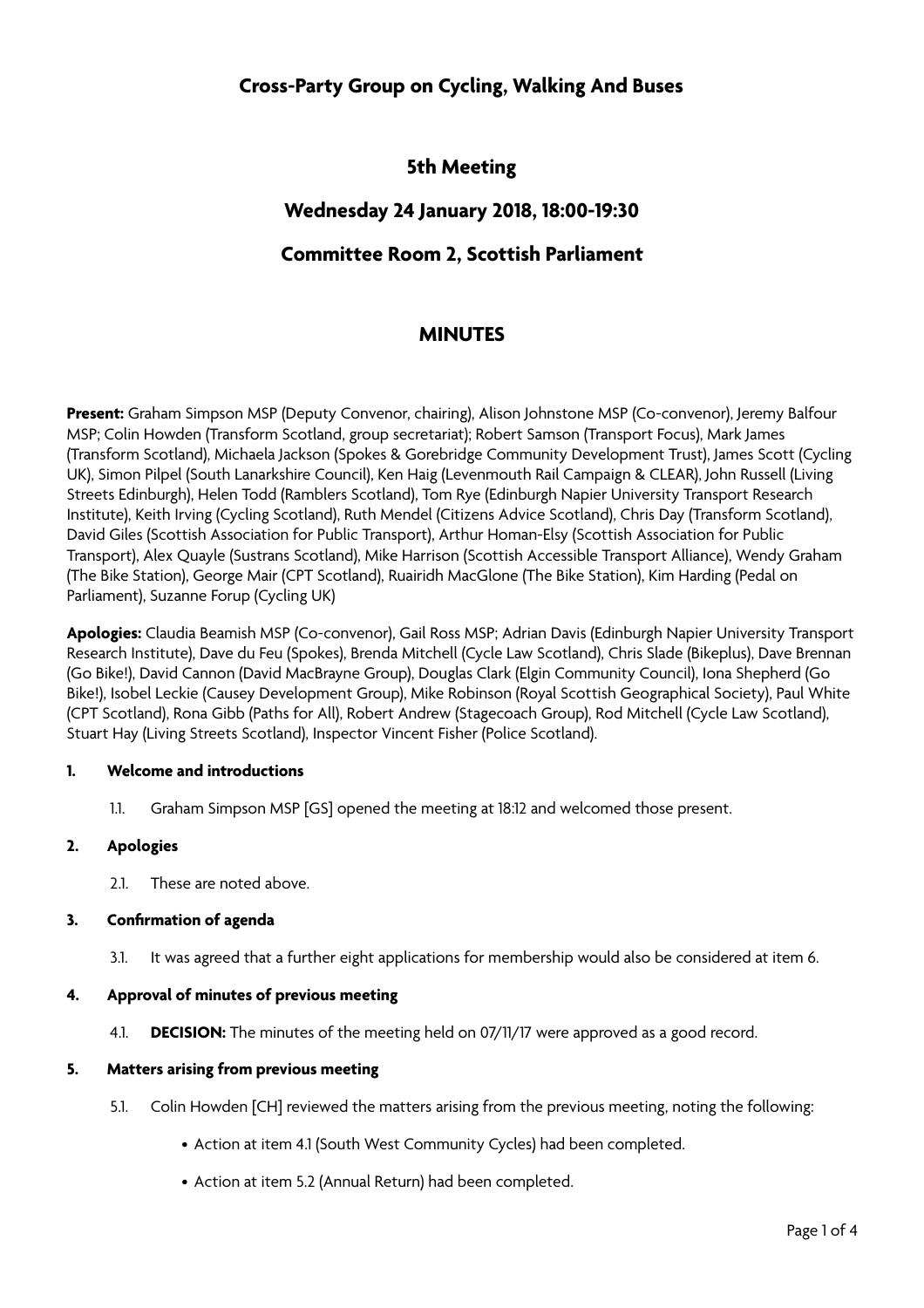- Action at item 6.1 (road safety ideas) can be assumed to have been completed.
- Action at items 6.3-6.5 (Operation Close Pass letters) is still a work-in-progress. The content of a letter had been drafted for the group (by Cycling Scotland) but had yet to go to the convenors for agreement & dissemination. **ACTION: CH** to confirm letters with Co-convenors.
- Action at item 7.2 (proposal for Street Audit Project) had been taken forward by means of a letter & supporting paper which Stuart Hay (Living Streets Scotland) has asked to be reported to the meeting. **DECISION**: It was agreed to proceed with the Street Audit Project. **ACTION: Stuart Hay** to seek a meeting with the Co-convenors to agree a work programme for the Street Audit Project.
- Action at item 10.1 (date of next meeting) had been completed.
- Action at item 10.3 (invite to Transport Scotland to provide speaker on topic of STPR2) had been completed. The response received indicated that it would be prepared to provide a speaker for a date after March 2018.
- Action at item 10.4 (invite to CPT to provide speaker) had been completed.

### **6. Membership applications**

- 6.1. CH reported that 11 applications for membership of the group had been received.
- 6.2. **DECISION:** The following individuals were approved for membership:
	- Inspector Vincent Fisher
	- Mike Harrison
- 6.3. **DECISION:** The following organisations were approved for membership:
	- Citizens Advice Scotland
	- Gorebridge Community Development Trust
	- CalMac Ferries Ltd.
	- Community-Led Environmental Action for Regeneration (CLEAR)
	- Levenmouth Rail Campaign
	- Friends of the Earth Scotland
	- Royal Scottish Geographical Society
	- Scottish Association for Public Transport
- 6.4. **DECISION:** It was decided to defer decision on the following membership application until the next meeting:
	- Elgin Community Council

#### **7. Presentation from George Mair (Director, CPT Scotland) on the theme 'Trends in Scottish bus patronage'**

7.1. George Mair [GM] made a presentation, highlighting information in the report by KPMG for CPT published in November 2017. The report is available at<https://getonboardwithbus.scot>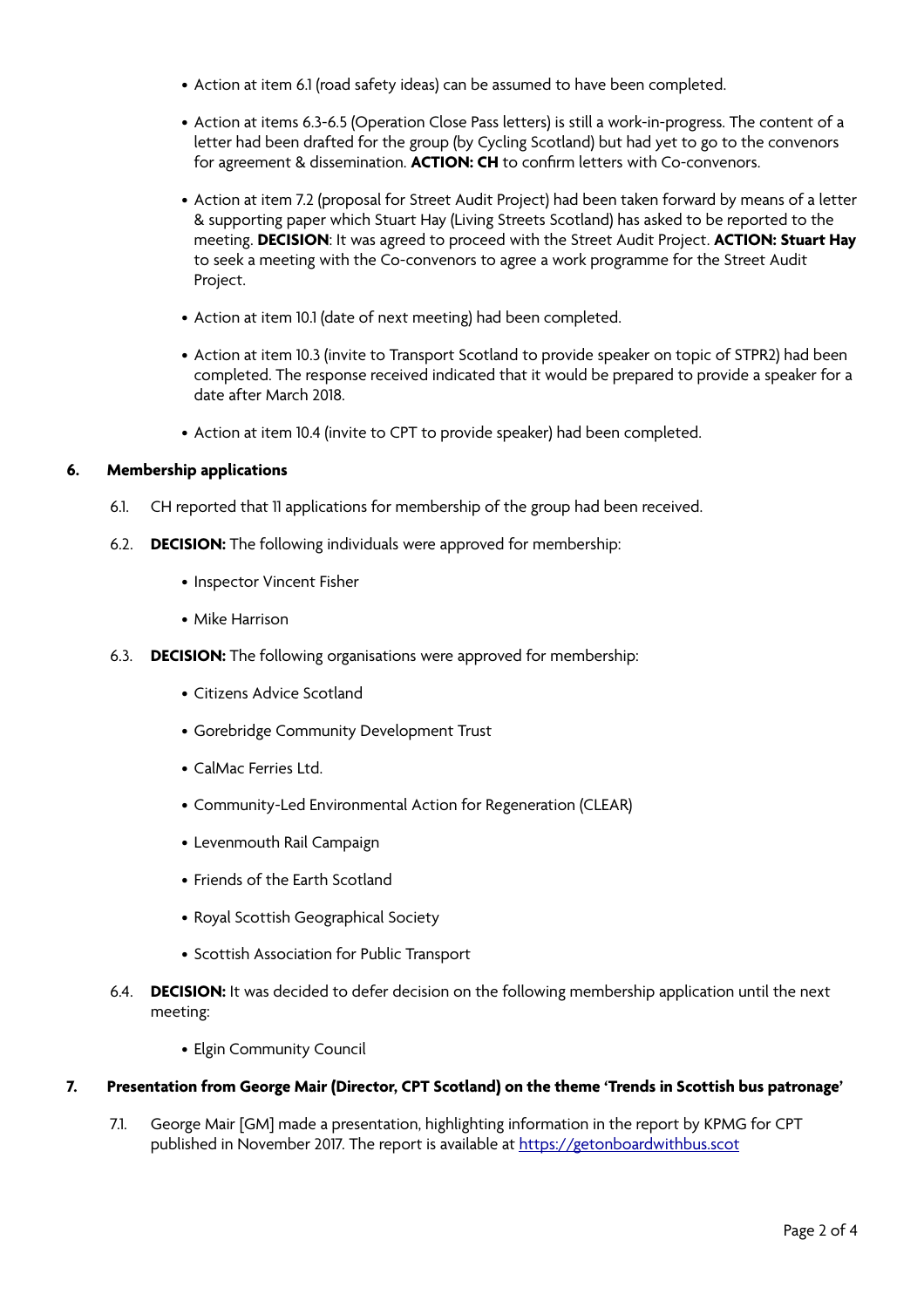- 7.2. GM's presentation featured (i) statistics on recent trends in bus patronage; (ii) information on drivers of patronage in recent years; (iii) factors that the sector will face in the future; (iv) policy recommendations. GM concluded by reminding those present of the 'true value' of buses.
- 7.3. GS thanked GM for his presentation.

### **8. Q&A**

- 8.1. Arthur Homan-Elsy asked GM whether the data in the KPMG report had been disaggregated by operator. GM indicated that that had been outwith the scope of the research, although future work could look at this disaggregation or, for example, a regional disaggregation.
- 8.2. Keith Irving asked GM what the CPG could do to promote buses alongside a shared agenda for walking & cycling. GM felt that this was already happening to a degree, working in tandem with active travel members of the group, as well as with others e.g. Citizens Advice Scotland. CPT were happy to work with any parties who might be able to promote greater bus use.
- 8.3. GS asked when a universally-available stored-value smart ticket would be available (as this would be of particular use to occasional users). GM advised that a great deal of work had been undertaken with Transport Scotland looking at the potential introduction of an epurse across Scotland. However, this work had clearly identified that technology had moved on and increasingly contactless payment was seen as a preferred option going forward.
- 8.4. Alison Johnstone MSP asked whether there was international comparative data on congestion sufered by buses. GM indicated that he was not aware of any international comparative data on congestion sufered by buses. However, there had been some recent work completed by Greener Journey's providing information on the comparative delays to buses in a number of UK cities, including both Edinburgh and Glasgow.
- 8.5. Chris Day [CD] referred to recent DfT research on car use by young people, and asked whether this trend could increase bus patronage. GM felt that this issue could be important, and that the bus industry has already responded to this.
- 8.6. CD also asked whether the forthcoming SG Transport Bill would affect trends in bus use if it focusses only on bus ownership structures. GM reiterated that the trend for decline in bus patronage was already in place before bus deregulation, with a fare higher level of journeys being lost in the 30 years prior to deregulation than the 30 years following, where there had been a clear levelling off of journeys lost. Changing ownership alone was unlikely to drive bus use back up; looking at the range of issues in the KPMG report impacting on bus use, it was clear that a review of wider government policies was necessary.
- 8.7. Ken Haig raised examples of bus service withdrawals with poor consultation beforehand, in particular in the Levenmouth area. GM indicated that, whilst CPT promotes as good practice operators consulting with bus users, it is for operators to decide how they deal with this. He also pointed out that, following requests from the local authorities, the registration process in Scotland was recently changed to build in a 28 day consultation period, whereby local authorities can review a registration and decide what action may be required, in advance of the registration being lodged with the traffic commissioner's office. This requirement only prevails in Scotland and currently does not operate anywhere else in the UK.
- 8.8. Ruth Mendel asked what could be done to make things easier for commuters. GM noted the challenges faced by operators when travelling into urban centres meeting edge of city traffic congestion and how priorities to circumnavigate these congestion points would help speed up commuting journeys and make the bus a more attractive option.
- 8.9. David Giles asked why decline in bus patronage was less in some other European countries. GM did not have specific information on this to hand but felt that how other European countries help and support bus use could make a substantial diference.